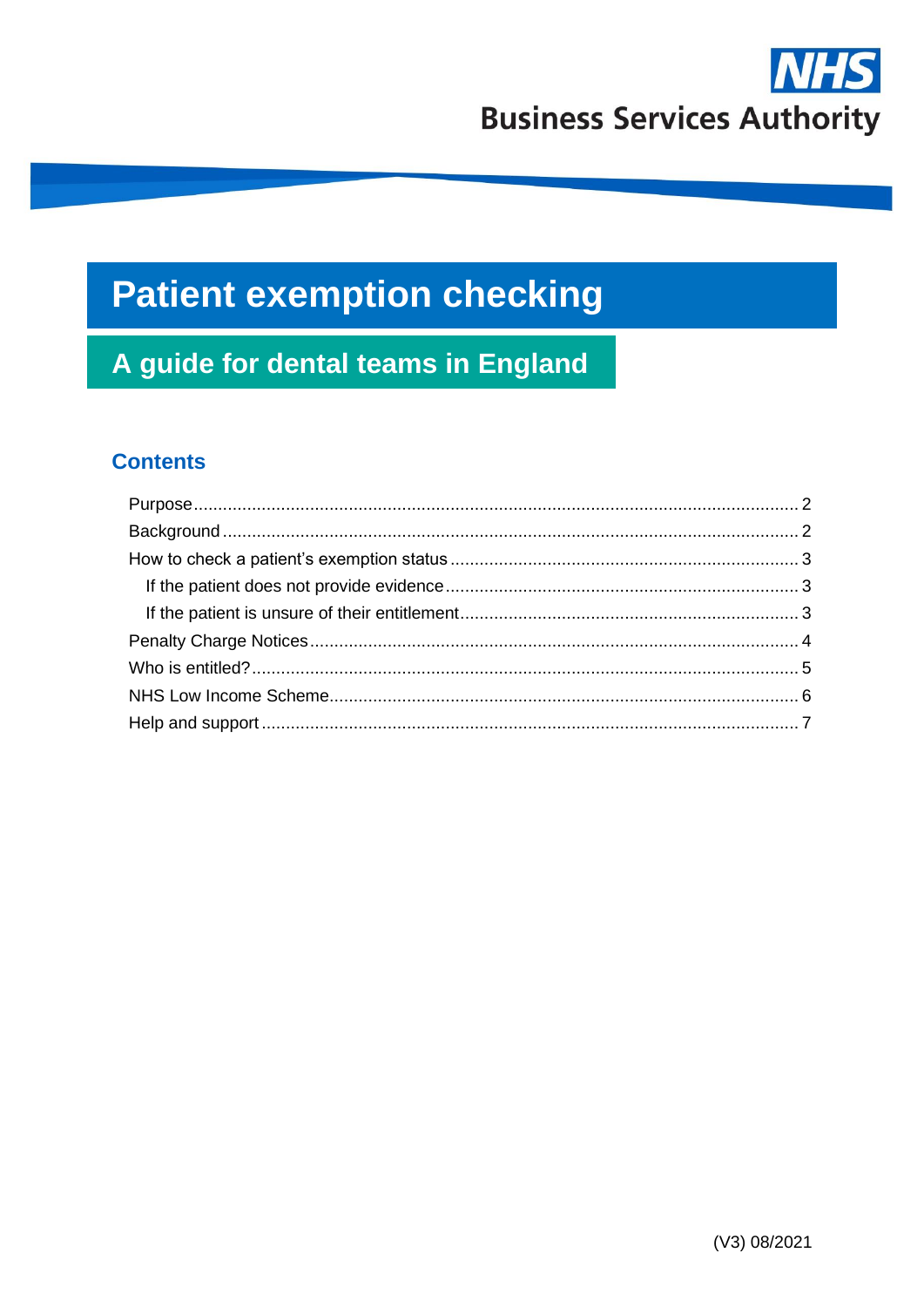## **Purpose**

This guide for dental team members aims to improve your understanding of the rules as to if a patient is entitled to free or reduced cost NHS dental treatment.

## **Background**

Not all benefits entitle people to free prescriptions and free or reduced cost NHS dental treatment. The rules around entitlement to free or reduced cost dental treatment can be difficult for some patients to understand. It is the patient's responsibility to correctly claim for free or reduced cost NHS dental treatment to avoid a potential penalty charge. Dental teams have a responsibility to accurately record and report the patient's declaration of entitlement to help with health costs.

If a patient incorrectly claims free or reduced cost NHS dental treatment in England and they subsequently aren't able to prove their exemption, they could face a Penalty Charge Notice (PCN) of up to £100, as well as the cost of the original prescription or treatment. Receiving a PCN incorrectly can cause inconvenience and distress for a patient.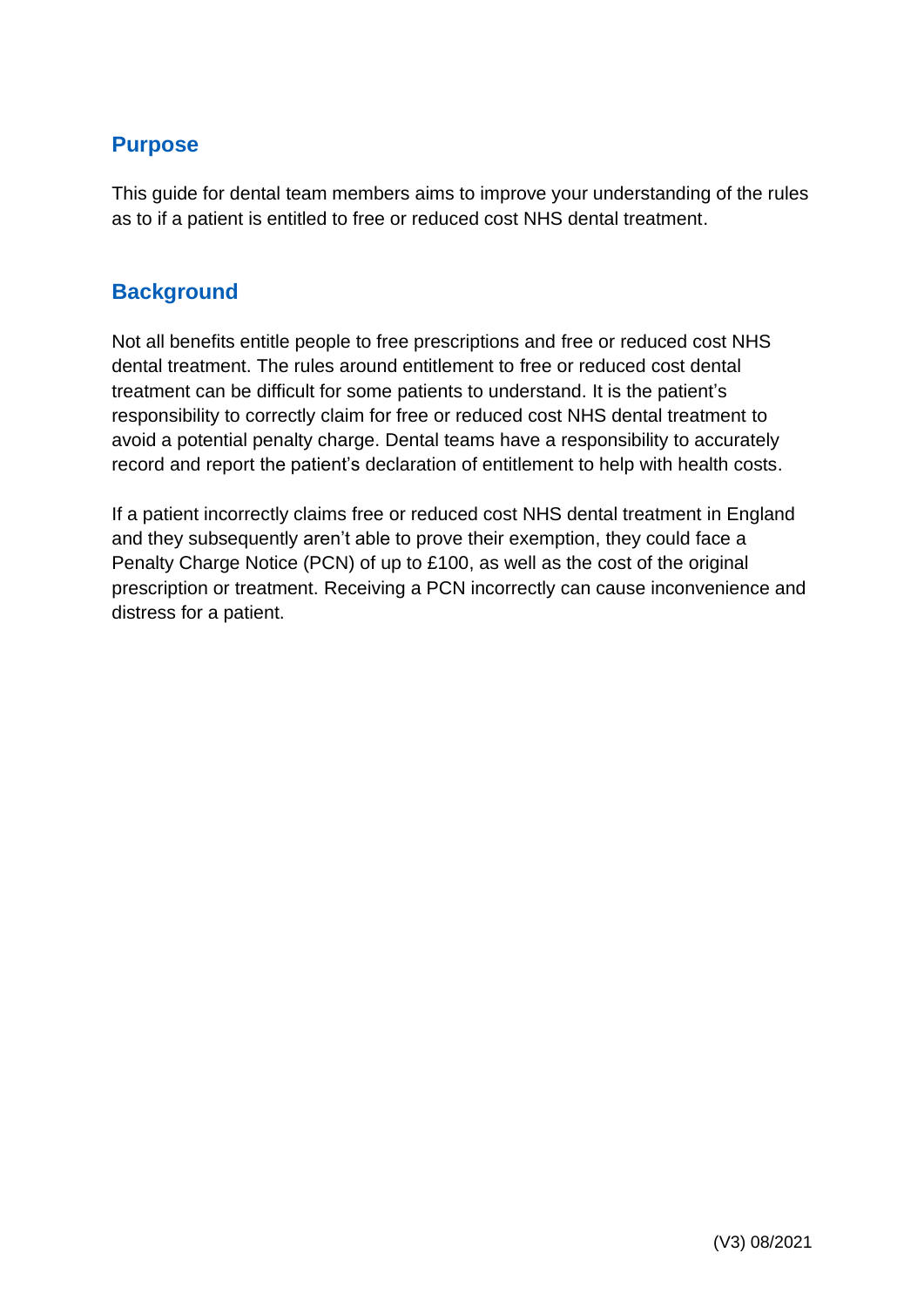## **How to check a patient's exemption status**

A patient's exemption status applies and must be valid on the date that the course of treatment is started. Any time a patient makes a declaration that they are entitled to free or reduced cost NHS dental treatment you must ask them to provide evidence.

When a patient attends a dental practice for NHS dental treatment:

- ask them to complete and sign a declaration form (FP17PR) before any treatment begins
- if the patient is entitled to free or reduced cost NHS dental treatment, ask them to complete the 'Claim for free or reduced cost NHS dental services' section of the form
- ask to see evidence of their eligibility
- if they show a valid exemption certificate, note this on your practice records along with the expiry date of the certificate

#### **If the patient does not provide evidence**

If the patient does not provide evidence of their entitlement to free or reduced cost NHS dental treatment:

- **do not refuse treatment**
- put an X against the 'No' option in the 'Evidence of exemption or remission seen' box on the FP17PR form and Dental Activity claim
- advise the patient that NHS checks are routinely undertaken to verify that people are entitled to free or reduced cost NHS dental treatment to prevent and detect fraud or error
- ask the patient to sign the declaration on the FP17PR form

#### **If the patient is unsure of their entitlement**

If the patient is unsure whether they are entitled to free or reduced cost NHS dental services:

- ask them to pay for their dental treatment
- give them an HC5(D) refund form and explain they can claim a refund within three months
- explain that they can find out if they're entitled to free NHS prescriptions, NHS dental treatment and help with other NHS costs using the online eligibility checker at: [www.nhs.uk/CheckBeforeYouTick](http://www.nhs.uk/CheckBeforeYouTick)
- tell them about exemption certificates; why they are required and how to apply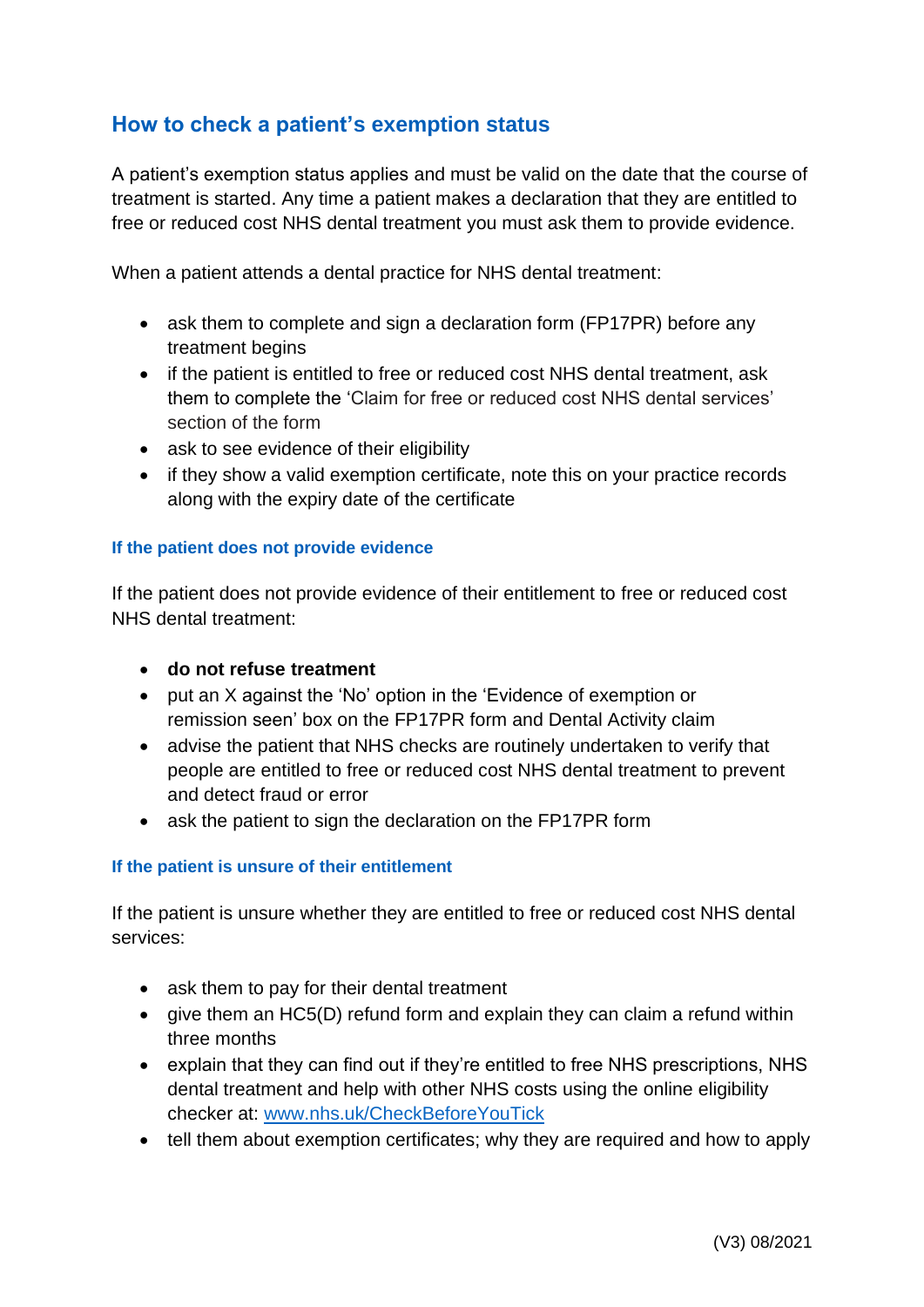If a patient later finds out they are entitled to receive free or reduced cost NHS dental services, they can claim a refund within three months of the date they paid for the treatment. To claim a refund the patient must submit:

- a completed HC5(D) form
- the receipt for the dental treatment

For more information about patient refunds, visit: [www.nhsbsa.nhs.uk/help-nhs](http://www.nhsbsa.nhs.uk/help-nhs-dental-costs)[dental-costs](http://www.nhsbsa.nhs.uk/help-nhs-dental-costs)

## **Penalty Charge Notices**

It is the patient's responsibility to make sure they claim correctly if they are entitled to free or reduced cost NHS dental treatment. This is the case regardless of whether the FP17PR form is completed by:

- the patient
- someone on the patient's behalf
- dental practice staff

At the NHSBSA, we're responsible for checking claims for free and reduced cost NHS dental treatment and recovering charges from patients who incorrectly claim they do not have to pay.

NHS Penalty Charge Notices (PCNs) are issued in accordance with the [National](http://www.legislation.gov.uk/uksi/1999/2794/contents/made)  [Health Service \(Penalty Charge\) Regulations 1999.](http://www.legislation.gov.uk/uksi/1999/2794/contents/made)

If a patient is sent a PCN, they'll be asked to pay the original NHS dental treatment charges, and an additional penalty charge. The penalty charge is five times the original amount owed, up to a maximum of £100.

For more information, visit: [www.nhsbsa.nhs.uk/nhs-penalty-charges](http://www.nhsbsa.nhs.uk/nhs-penalty-charges)

To ensure that patients correctly claim for exemptions you can help them by displaying information including posters, guidance booklets and counter cards. You can download resources from our website: [www.nhs.uk/CheckBeforeYouTick](http://www.nhs.uk/CheckBeforeYouTick)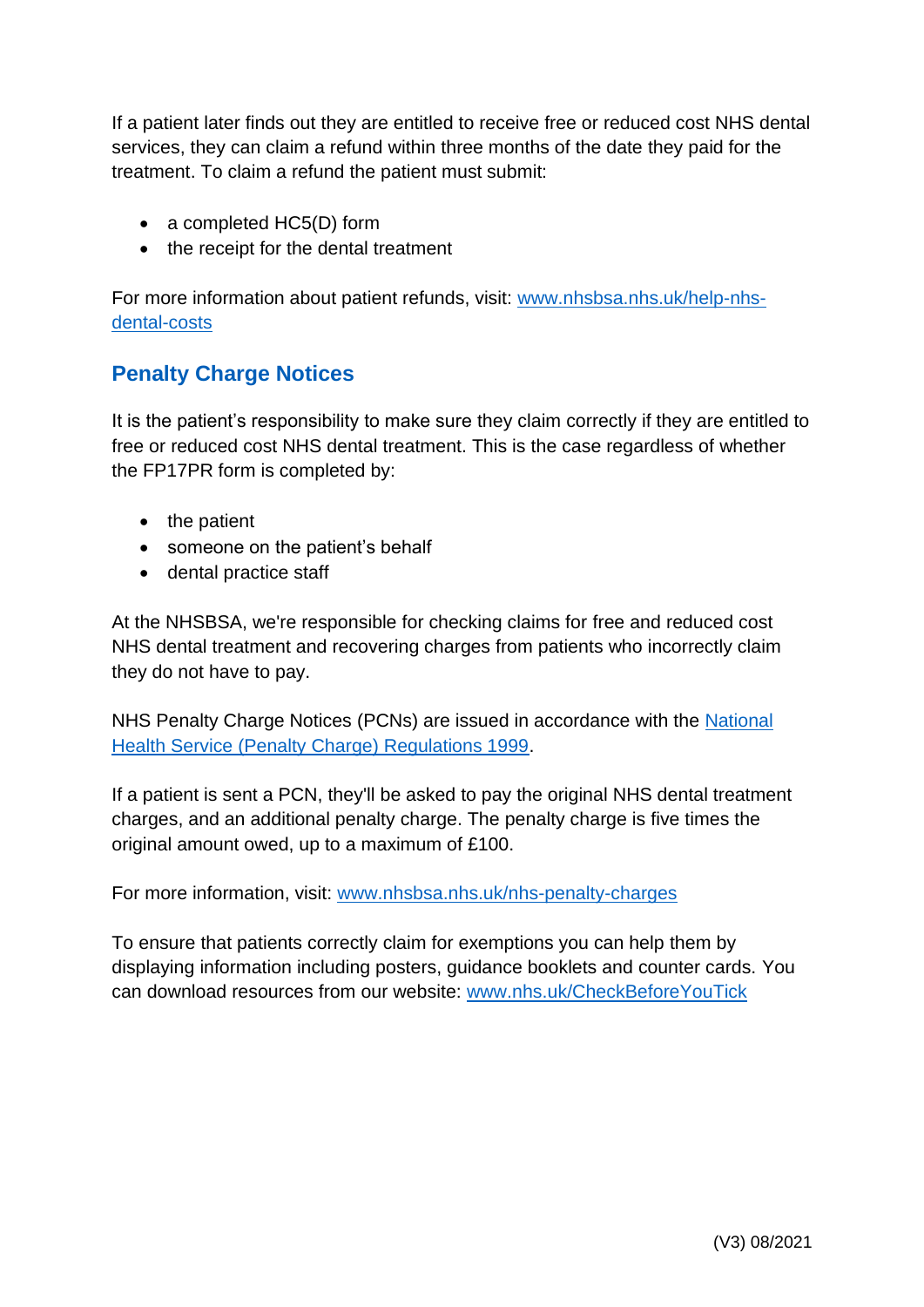## **Who is entitled?**

A patient is entitled to free NHS dental treatment if they:

| <b>Criteria</b>                                              | <b>Acceptable evidence</b>                                                                                                                        |
|--------------------------------------------------------------|---------------------------------------------------------------------------------------------------------------------------------------------------|
| Are under 18 years of age                                    | N/A                                                                                                                                               |
| Are 18 years of age and in full time<br>education            | N/A. However, they must put the name<br>of their college or university on the<br>FP17PR.                                                          |
| Are pregnant                                                 | An NHS maternity exemption certificate.<br>The date the baby is due should also be<br>written on the FP17PR.<br>A maternity certificate (MAT B1). |
| Have had a baby within the last 12<br>months                 | Baby's birth certificate.<br>The baby's date of birth should also be<br>written on the FP17PR.                                                    |
| Are currently in prison or a young<br>offender's institution | N/A                                                                                                                                               |

A patient is entitled to free NHS dental treatment if the individual is the receiving claimant or is included in an award (as a partner, or dependant person under 20) of:

| <b>Criteria</b>                                                                                                                                                    | <b>Acceptable evidence</b>                                                                                                                                                 |
|--------------------------------------------------------------------------------------------------------------------------------------------------------------------|----------------------------------------------------------------------------------------------------------------------------------------------------------------------------|
| Income Support (incapacity benefit and<br>Disability Living allowance does not<br>qualify)                                                                         | A current letter for the relevant criteria<br>which states:<br>name of person receiving<br>$\bullet$<br>benefit<br>date of birth<br>National Insurance number<br>$\bullet$ |
| Income-based Jobseeker's Allowance<br>(contribution based does not qualify)                                                                                        |                                                                                                                                                                            |
| Income-related Employment and Support<br>Allowance (contribution-related does not<br>qualify)                                                                      |                                                                                                                                                                            |
| <b>Pension Credit Guarantee Credit</b><br>(Savings credit only does not qualify)                                                                                   |                                                                                                                                                                            |
| Universal Credit (UC) and meets the<br>qualifying criteria (Claiming UC doesn't<br>automatically entitle people to free or<br>reduced cost dental treatment. Visit |                                                                                                                                                                            |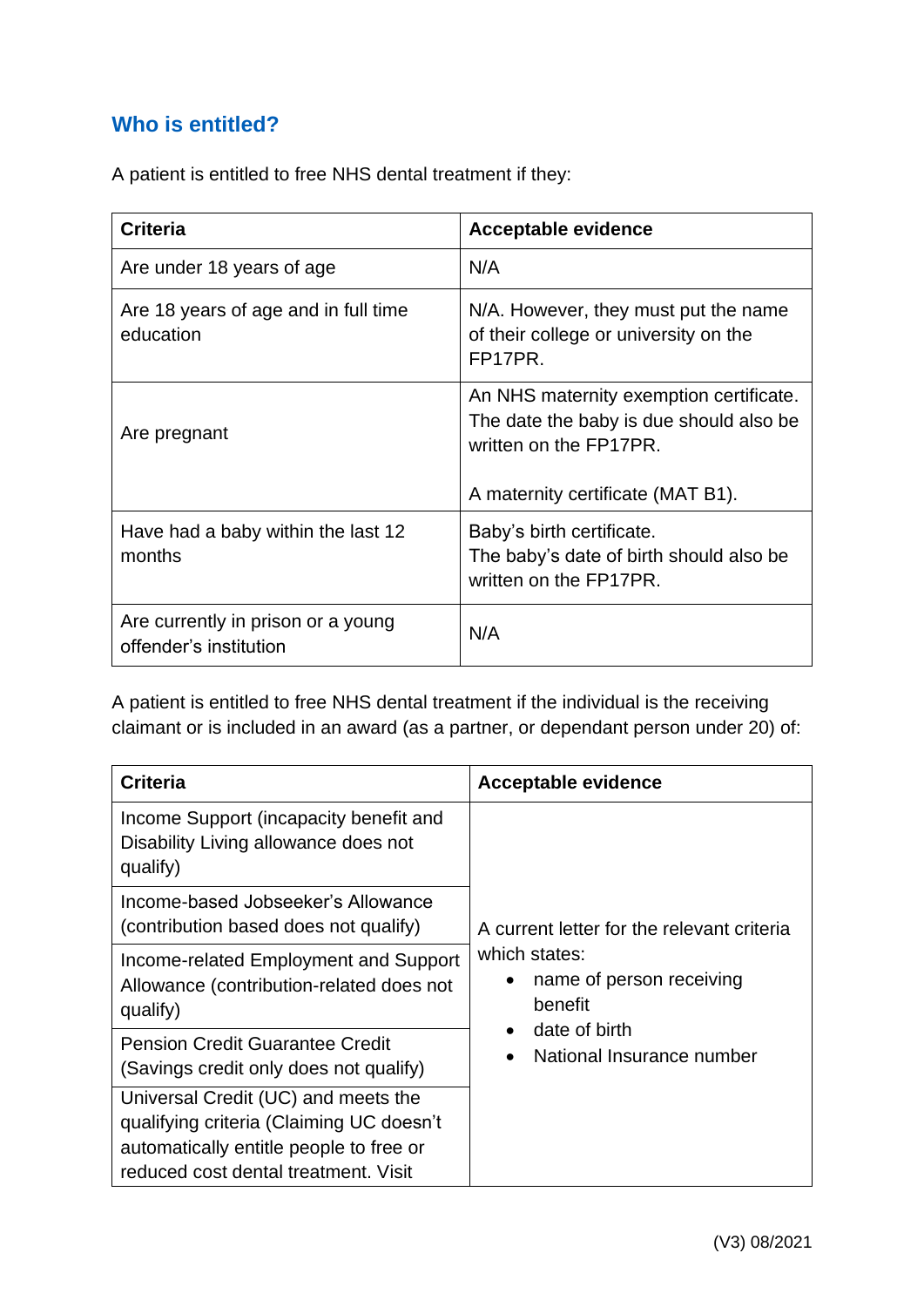| www.nhsbsa.nhs.uk/UC for qualifying |  |
|-------------------------------------|--|
| criteria).                          |  |

A patient is entitled to free NHS dental treatment if they are named on one of the following certificates:

| <b>Criteria</b>                                                                                                                                                                                                                                      | <b>Acceptable evidence</b>                                                              |
|------------------------------------------------------------------------------------------------------------------------------------------------------------------------------------------------------------------------------------------------------|-----------------------------------------------------------------------------------------|
| <b>HC2</b> certificate                                                                                                                                                                                                                               | A current certificate that states the<br>name of the patient and certificate<br>number. |
| NHS Tax Credit exemption certificate and<br>meet the qualifying criteria.<br>(Tax credits don't automatically entitle<br>people to free or reduced cost NHS dental<br>treatment. To check the qualifying criteria,<br>visit www.nhs.uk/healthcosts). | Exemption card that states name of<br>patient or award notice (letter).                 |

A patient is entitled to reduced cost NHS dental treatment if they are named on the following certificate:

| <b>Criteria</b>             | <b>Acceptable evidence</b>                                                                                                                                                                     |
|-----------------------------|------------------------------------------------------------------------------------------------------------------------------------------------------------------------------------------------|
| HC <sub>3</sub> certificate | Certificate must be current and display:<br>patient's name<br>certificate number<br>$\bullet$<br>• maximum amount patient is<br>required to pay for a course of<br><b>NHS</b> dental treatment |

## **NHS Low Income Scheme**

The NHS Low Income Scheme provides support for patients who need help with paying for NHS dental treatment. A patient can find out if they qualify for the scheme by completing an HC1 form.

However, the patient should continue to pay for any treatment carried out until any exemptions are confirmed. If a patient later finds out they are entitled to receive free or reduced cost NHS dental treatment, they can claim a refund within three months of the date they paid for the treatment.